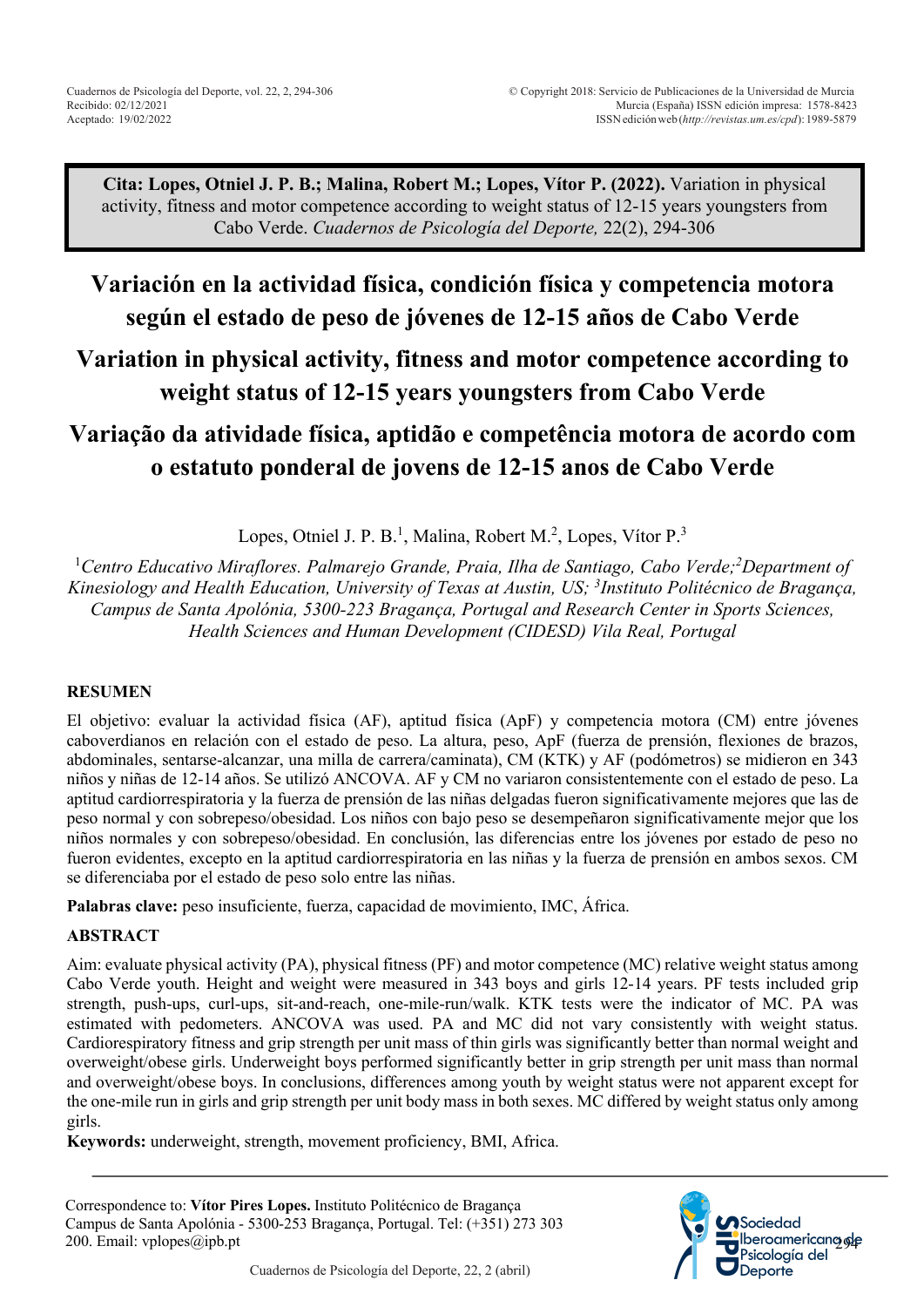### **RESUMO**

Objetivo: avaliar a atividade física (AF), aptidão física (ApF) e competência motora (CM) em jovens cabo-verdianos de acordo com o estatuto ponderal. Altura, peso, ApP (força de preensão, flexões de braços, elevações do tronco, sentar-alcançar, correr/caminhar uma milha), CM (bateria KTK) e AF (pedómetros) foram medidos em 343 meninos e meninas de 12-14 anos. ANCOVA foi usada. A AF e CM não variaram com o estatuto ponderal. Aptidão cardiorrespiratória e força de preensão de meninas magras foram melhores do que a das meninas com peso normal e com sobrepeso/obesidade. Rapazes com baixo peso tiveram desempenho melhor na força de preensão do que rapazes normais e com sobrepeso/obesidade. Conclusão, as diferenças entre os jovens por estatuto ponderal não foram evidentes, exceto para a corrida de uma milha em meninas e força de preensão por unidade de massa corporal em ambos os sexos. MC diferiu por estatuto ponderal apenas entre as meninas.

**Palavras chave:** baixo peso, força, proficiência motora, IMC, África

### **INTRODUTION**

The prevalence of overweight and obesity in the general population and in particular among children and youth are a global health concern (Ng et al., 2014; WHO, 2016)., although their prevalence in low- and middle-income countries (LMICs) ranges from 3.2% in Timor-Leste to 83.5% in Tonga among adult males (>20 years) and from 4.7% in the Democratic Republic of Korea to 88.3% in Tonga among adult women (Ng et al., 2014). It has been suggested that obesity is increasing more rapidly in LMICs due in large part to major changes in diet (Swinburn et al., 2011).

Cabo Verde, a country comprised of several islands approximately 620 km off the west coast of Africa, is in the midst of a nutritional transition as are other LMICs (Caballero, 2005). The prevalence of overweight and obesity in Cabo Verde is higher in adults (respectively, 44% and 15% in women; 31% and 7% in men) compared to the population <20 years (respectively, 18.3% and 5.2% in girls; 11.5% and 3.3% in boys) (Ng et al., 2014). However, a recent survey indicated a lower prevalence of overweight (7.0%) and obesity (1.7%) among Cabo Verde adolescents of both sexes 12 to 17 years (Instituto Nacional de Estatística, 2018).

Although physical activity (PA) is often a focus of discussions of weight status, it is also a determinant of healthy weight. PA is negatively related with body fatness and positively associated with physical fitness (PF) (Ortega et al., 2013; Rafaello Pinheiro et al., 2021) and motor competence (MC) (Lopes et al., 2012) among youth. The latter is the currently used term addressing a person's proficiency in motor skills (Utesch & Bardid, 2019), although the label

movement proficiency is also used (Malina et al., 2016). Evidence is also reasonably consistent in highlighting potential interactions among PA, PF and MC as factors affecting weight status (Stodden et al., 2008; Teixeira et al., 2022), although the potential role of genetic factors also merit consideration (Bouchard et al., 1997; Malina, 1986a). In addition, the proposed models are largely set in the western cultural context, while data systematically addressing relationships among nutritional status per se, weight status, PA, PF and MC in non-western cultures are limited (Malina, 1984, 1986b; Manyanga et al., 2020; Manyanga et al., 2019), and the need for a biocultural approach recognizing potential interactions between biological and culture-specific factors has also been indicated (Malina et al., 2016).

A good deal of the current literature on relationships between PA, PF and MC, on one hand, and weight status on the other hand, is often focused on the overweight and obese who tend to have subpar levels of movement skills (Lopes et al., 2014; Lopes et al., 2020) and fitness (Bovet et al., 2007; Huang & Malina, 2007, 2010; Lopes et al., 2020; Rodrigues et al., 2016).On the other hand, children and youth living under poor and/or marginal nutritional conditions tend to show stunted growth and deficiencies in motor development and skills (Malina, 1984, 1986b). Among indigenous children in southern Mexico, for example, normal weight and growth stunted children 6-13 years did not differ in fitness, whereas overweight/obese youth were absolutely stronger but had lower strength per unit mass and endurance (Betancourt Ocampo et al., 2022; Malina et al., 2011). In samples of Mozambique boys and girls 6-18 years and statistically controlling for age, pubertal status and socioeconomic status, overweight boys and girls

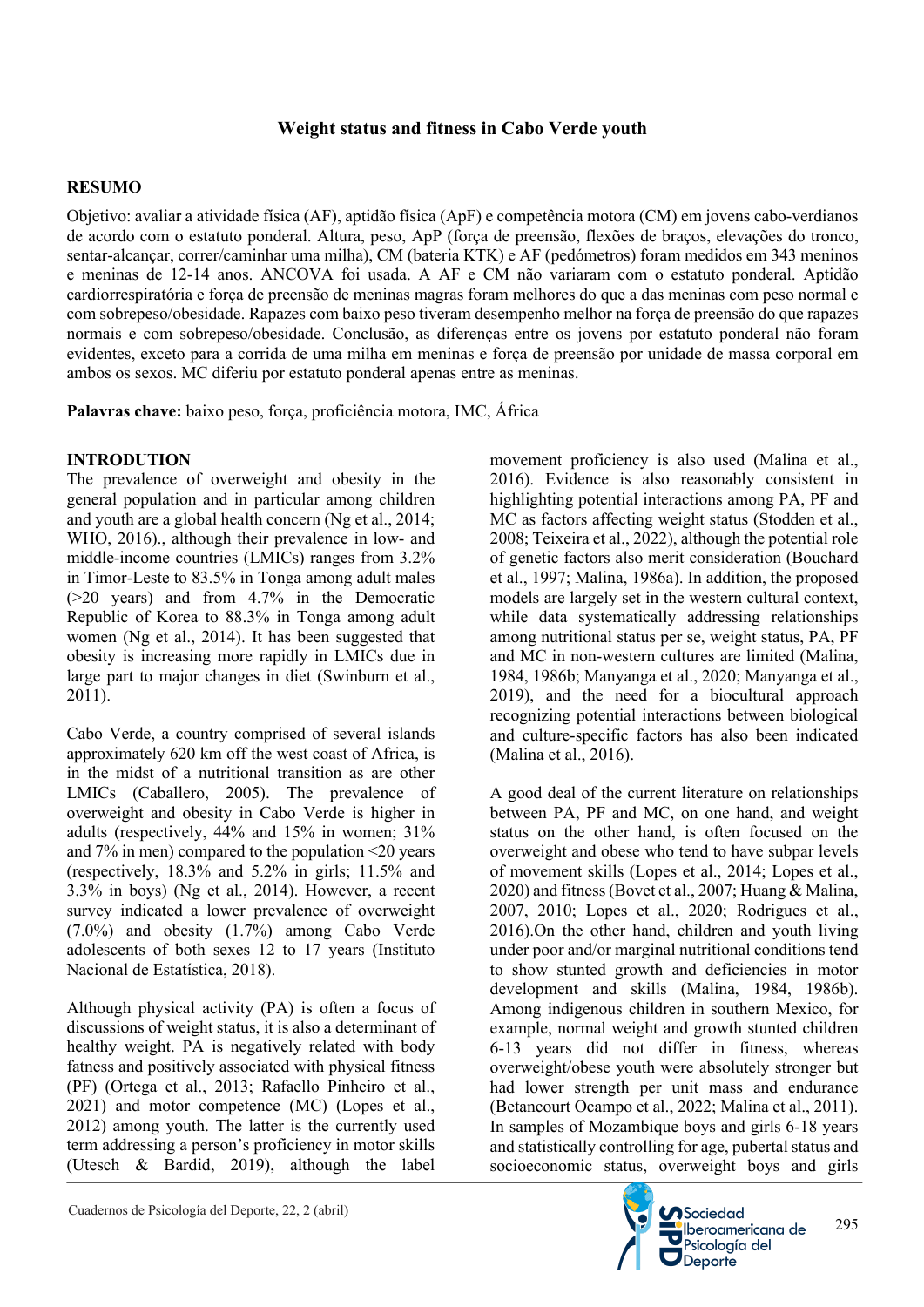performed poorly compared to thin, normal weight and growth stunted peers on several fitness tests. In contrast, compared to normal weight boys and girls, growth stunted, thin and stunted and thin boys and girls performed poorer in absolute strength tasks, better in endurance tasks and equally as well as normal youth in flexibility and agility (Prista et al., 2003). Although chronological age and pubertal status were statistically controlled, the broad age span limits comparisons with other studies. More recently, a study of 14 year old South African youth, a gradient of underweight > normal weight > overweight/obese was noted among girls for the standing long jump, sit-ups and bent arm hang, while performances of boys on the fitness tests were more variable: jump - normal weight  $>$  underweight  $>$  overweight/obese, bent arm hand – underweight  $>$  normal  $>$  overweight/obese, sit-up – underweight  $>$  normal weight  $>$  overweight/obese (Monyeki et al., 2012).

A recent systematic review (Muthuri et al., 2014) enumerated 71 reports which considered PA, PF and sedentary behaviour of sub-Saharan school-aged youth. Urban, higher socioeconomic status girls generally showed lower levels of aerobic fitness and PA and greater sedentary behaviour. Urbanization was also associated with a trend towards reduced PA, increased sedentary behaviour, and decreased aerobic fitness over time. Unfortunately, the systematic review did not consider variation in nutritional and weight status among samples.

In the context of the preceding, the purpose of the present study was to evaluate variation in PA, PF and MC associated with weight status of adolescent boys and girls resident in Cabo Verde.

# **MATERIAL AND METOTHS**

### *Participants*

Students in secondary public schools located on Santiago Island, Cabo Verde, were invited to participate in the study. Cabo Verde is comprised of ten islands and eight islets that are located approximately 620 km off the west coast of Africa, and had a population of about 520,000 in 2015 (Instituto Nacional de Estatística, 2015). The population is largely of mixed African and European ancestry; it is predominantly of European ancestry in the male lineage (43%) and of West African ancestry in the female lineage (57%) (Beleza et al., 2012).

About 65% of the Cabo Verde population live in urban centres. More than one-half of the population (56%) lives on Santiago Island, which had a population of 297,904 in 2014 (Instituto Nacional de Estatística, 2015). In addition, 23 868 adolescents (12 to 15 years) attended secondary school, and about one-half (11,141) were resident in Praia, the capital of Santiago Island (Ministério da Educação, 2016).

Six of the 29 secondary public schools located in Santiago Island were the focus of this study, three in the Praia municipality and three outside the municipality. The study was authorized by the Ministry of Education of Cabo Verde. All procedures were in accordance with the 1964 Helsinki declaration and its later amendments. Written informed consent was initially obtained from the participating schools and after that from the parents of individual boys  $(n=145)$  and girls  $(n=198)$  within the age range of 12.0 through 14.9 years (overall,  $13.5\pm0.8$  years). Each of the individual youth also provided verbal assent prior to data collection. Any physical or mental deficiency that could condition the performance of the different tests was an exclusion criterion.

# *Instruments*

**Anthropometry**. Stature and body mass were measured using a stadiometer (Seca, model 203) and a scale (Seca, model 750) following standard procedures (Marfell-Jones et al., 2012). Values were recorded to the nearest 0.1 cm and 100 g, respectively. Technical errors of measurement were 0.20 cm and 0.26 kg for height and weight, respectively. The body mass index (BMI, weight /height2 ) was calculated. Weight status was classified relative to the IOTF cutoff values for the BMI (Cole et al., 2000; Cole et al., 2007). Participants were grouped into three weight status categories: thin, normal, and overweight plus obese (OWT/OB).

**Physical Activity**. PA was estimated over seven consecutive days using New Lifestyles pedometers (NL-800). Students were instructed to wear the pedometer during waking hours and not to remove the device, except for bathing, swimming, or sleeping. It was attached to an elastic belt strapped firmly over the waist, above the right hip and aligned over the knee. The average of the daily number of steps was used as the indicator of PA. Records of step counts over at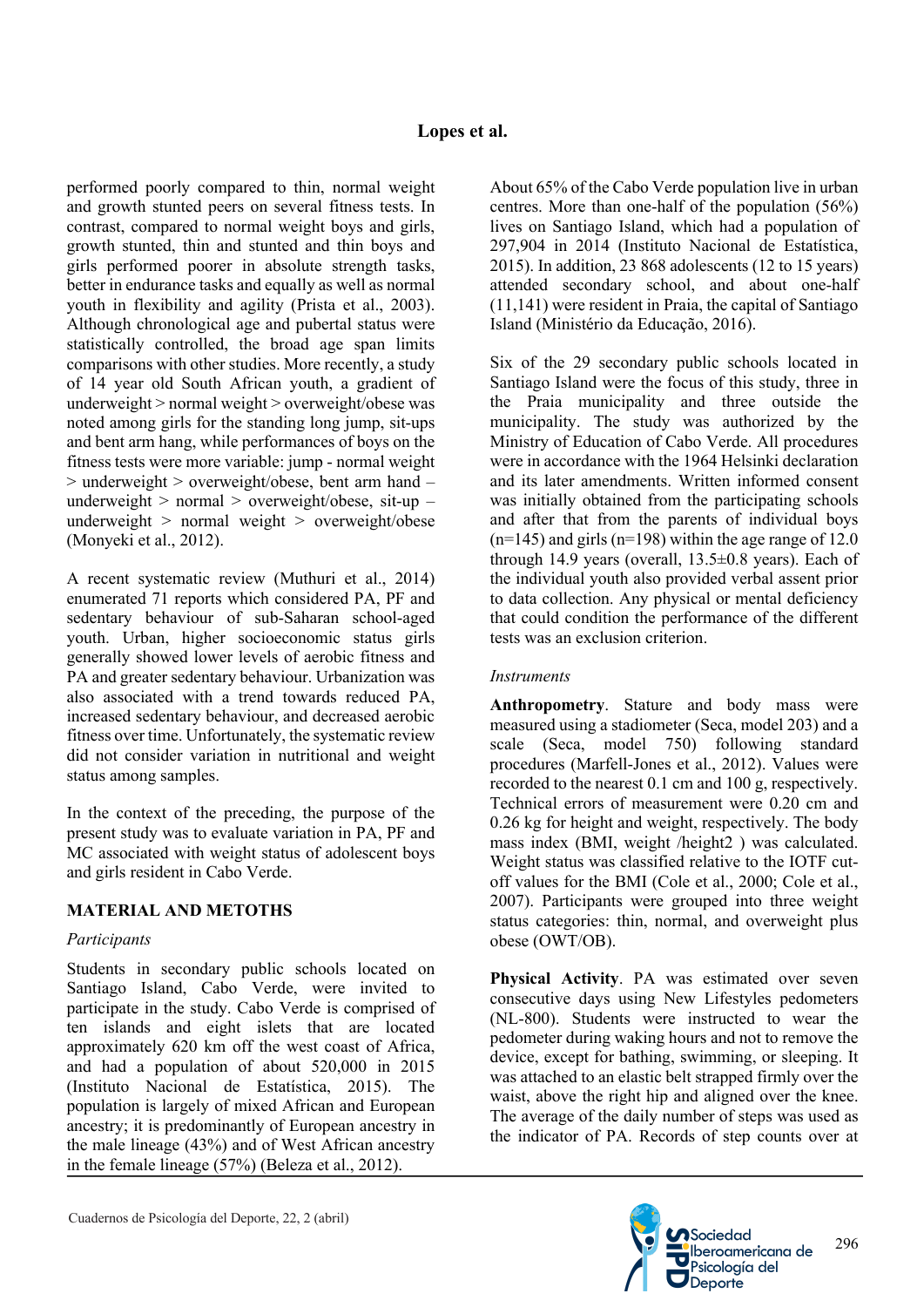least 6 days and for at least 10 hours per day were accepted as valid.

**Physical Fitness**. In addition to grip strength of the dominant hand, four items from Fitnessgram battery were administered (Welk & Meredith, 2008):

> *Upper-body strength/endurance (90º pushup).* The participant was required to be lie face down on the floor with the hands placed under the shoulders. The student was instructed to push-up to full arm extension so that body weight was resting on the hands and toes. Then, keeping the body straight, the student lowered the body to the ground until the arms were at a 90° angle. The push-ups were continued until the student could no longer maintain the target rhythm or reached the target number of 75 push-ups. The number of correctly completed push-ups performed in time with the rhythm was recorded.

> *Abdominal muscular strength and endurance (curl-up).* Lying on the back, knees flexed at approximately 140o and feet flat on the floor and the arms straight and parallel to the trunk with the fingertips resting on the near edge of the measuring strip, the student was instructed to curl-up slowly, sliding their fingers across the measuring strip until the fingertips reach the other side, then to curl back down until their head touched the mat. The test was continued until exhaustion (e.g., the subject could not maintain the rhythm), or until the student completed 75 curl-ups. The total number of curl-ups was recorded.

> *Hamstring/lower back flexibility (back-saver sit-and-reach).* With shoes removed and the student sitting on the floor with one leg extended straight out so that it was flat against the measuring box, the other leg bent at the knee with the foot flat on the floor and hands placed on top of each other and palms facing down, the subject reached slowly forward as far as possible. The participant repeated the test three times and the best score the nearest centimeter was retained. The test was repeated for the opposite leg. The average of the best score for each leg was retained for analysis.

*Cardiorespiratory fitness (one mile run/walk).* The student was instructed to complete one mile in the fastest possible time. The running surface on the school playground was flat and was marked to provide 200 m perimeter. Although students were instructed to cover the distance as quickly as possible, they could run, walk, or intersperse walking and running. The time to complete one mile was recorded in minutes and seconds.

Grip strength of the dominant hand was measured with a hydraulic handgrip dynamometer (Baseline 12-0241 Lite, New York, U.S.). Three trials were given, and the highest value was retained for analysis. Prior to the test, the dynamometer was adjusted for hand size. The highest grip strength (kg) was expressed relative to body mass as grip strength (kg)/body mass (kg)].

**Motor Competence.** Although a variety of tests are available to assess MC, the Körperkoordination Test für Kinder (KTK) or body coordination test (Kiphard & Schilling, 2007) was used in the present study. The KTK is a product-oriented assessment appropriate for children and youth 5 through 14 years of age. The KTK battery includes four items which assess gross body control, coordination, and dynamic balance:

> Walking backwards on balance beams (length 3 m, height 5 cm) of different widths (6.0, 4.5 and 3.0 cm). The maximum score was 72 steps, based on 3 trials per beam and a maximum of 8 successful steps for each trial.

> Hopping for height, one foot at a time, over an increasing pile of soft blocks (height 5 cm, width 60 cm; depth 20 cm). The maximum test score was 39 points (ground level  $+ 12$  blocks) for each leg, with a maximum of 78 points for both legs.

> Jumping sideways from side to side over a thin wooden lath (60 cm  $\times$  4 cm  $\times$  2cm) on a jumping base (100 cm  $\times$  60cm). Two trials of 15 seconds were performed and the total number of successful jumps in the two trials was retained as the score.

> Moving sideways while shifting platforms. The student had two identical wooden plates (25 cm  $\times$  25 cm, height 5.7 cm). Standing on

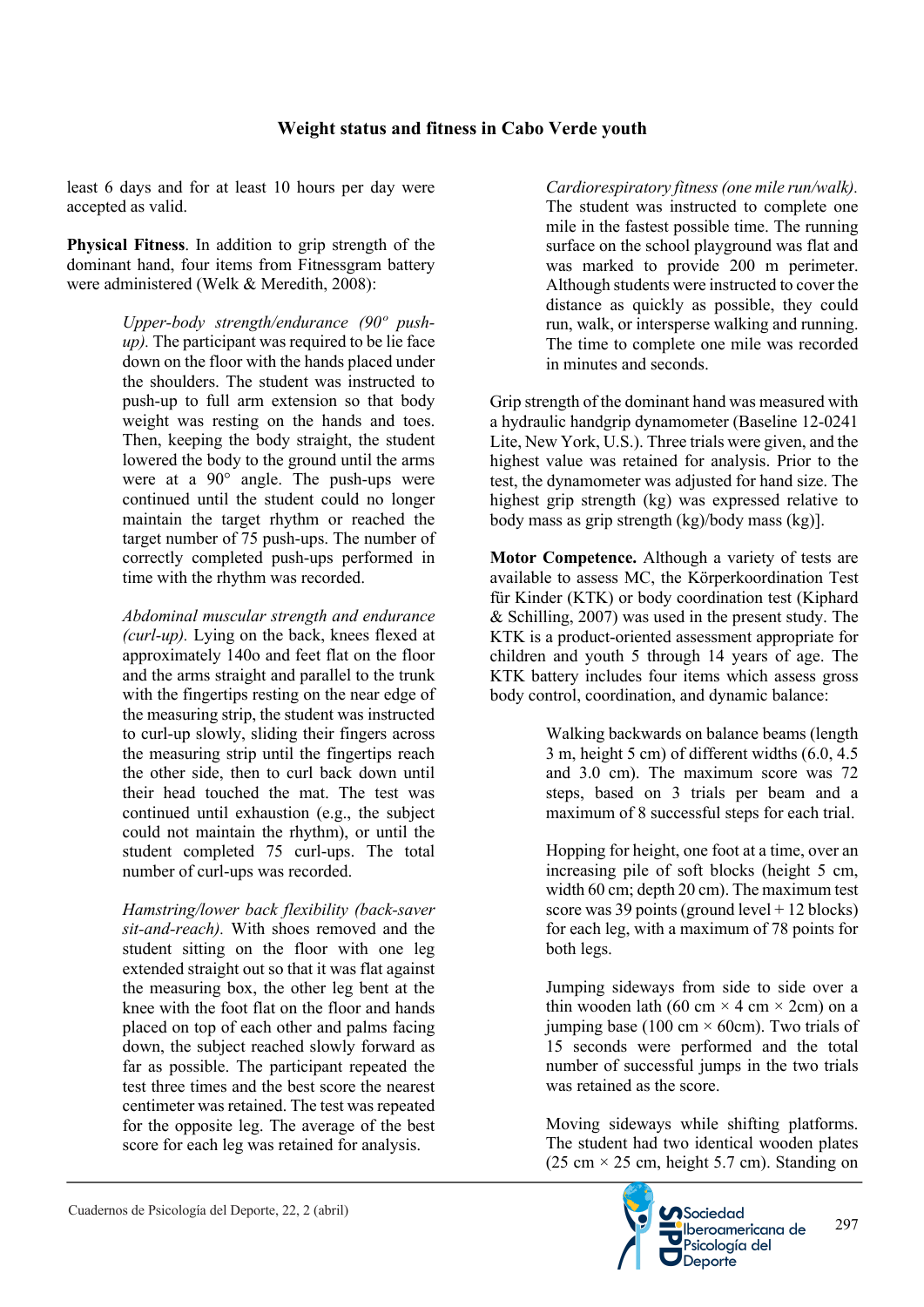one plate, the student had to move sideways to the other plate, retrieve the first plate and place it to his/her side, and then move to the plate, etc. Two 20 second trials were given, and the number of successful transfers over the two trials was the score.

The performance score for each test item was converted into a "motor quotient" using normative data tables adjusted for age and sex (Schilling, 2014). The sum of the motor quotients for each item provided a global motor quotient (MQ) which was used for analysis.

## *Procedures*

The data were collected from January to March 2017, during school hours in physical education (PE) classes. The first author supervised all assessments and made all anthropometric dimensions. He was assisted by the PE teacher of the class and a team of ten students of sport science from Cabo Verde University, trained in the use of the instruments and of the test protocols. The tests were administered over two days. Anthropometry and MC assessment were done on the first day, while tests of PF were done on the second day. The one-mile run/walk was the last test performed. Between tests, there was a rest interval of at least 5 minutes, and the subsequent test was only performed after the participant indicated that he/she was not tired. To estimate reliability, all anthropometry, MC and PF test were performed a second time, a week later, in 30 participants (15 boys and 15 girls).

**Quality Control.** Reliability of measurements was estimated with intraclass correlations. Estimated reliability was high for height and weight, 0.97 and 0.99, respectively; and moderately high to high for the PF items, 0.71 to 0.98 and for the MC test items, 0.74 to 0.90.

# *Data análisis*

Sex-specific descriptive statistics (mean and standard deviation) were calculated for all variables. The normal distribution of the data was verified by the Kolmogorov - Smirnov test. Chi square was used to compare the prevalence of thinness, normal and OWT/OB between boys and girls. Univariate analysis of covariance, controlling for age, age squared, and

height (only in boys) was used to compare PF, MC and PA of thin, normal and OWT/OB among boys and girls, respectively. The AnthroPlus software (WHO, 2018) was used to calculate the Z score of height- and BMI-for-age relative to the WHO Child Growth reference (WHO, 2006). All other calculations were performed using SPSS version 24.0 (IBM Corp. Released 2016, IBM SPSS Statistics for Windows, Version 24.0. Armonk, NY: IBM Corp.). Statistical significance was set at  $p \le 0.05$ .

# **RESULTS**

Figure 1 displays height-for-age and BMI Z-scores for boys and girls relative to the WHO reference (WHO Multicentre Growth Reference Study Group, 2006). Weight-for-age is not shown because reference data are not available beyond 10 years of age, as most children are in their pubertal growth spurt and the differential timing of growth spurts in height and weight may influence weight-for-height relationships (Butte et al., 2007; WHO Multicentre Growth Reference Study Group, 2006). Cabo Verde adolescents boys are slightly shorter than the WHO reference, 50% have a height-for-age below -0.5 Z score. On the other hand, the height-for-age Z-score for girls are similar to WHO reference; 50% have a height-for-age below 0.2 Z score. Most of boys and girls have a BMI-for-age below the WHO reference, 50% of the boys and girls have a BMI for age below - 0.97 and -0.72 Z score, respectively.

Overall, the majority of boys and girls is classified as normal weight, 80 (56%) and 117 (59%), respectively, while about one-third of boys and girls are classified as thin, 51 (36%) and 62 (31%), respectively. In contrast, small percentages of boys and girls are classified as either OWT or OB, 12 (8%) and 19 (10%), respectively. The prevalence in weight status categories is similar in boys and girls ( $\chi$ 2 = 0.63, p = 0.74).

Descriptive statistics for PA (average of daily steps) and for specific PF and MC items are summarized by weight status and sex in Table 2. Results of the ANCOVAs indicated significant differences among weight status categories for only three items in girls and one item in boys. The one mile run/walk  $(F(\rho_{gl: 4, 2)})$  $= 5.01$ ;  $p = 0.008$ ), grip strength per unit body mass  $(F<sub>(gl: 4, 2)</sub> = 15.44; p<0.001)$  and MC  $(F<sub>(gl: 4, 2)</sub> = 3.40;$ p=0.035), differed significantly among weight status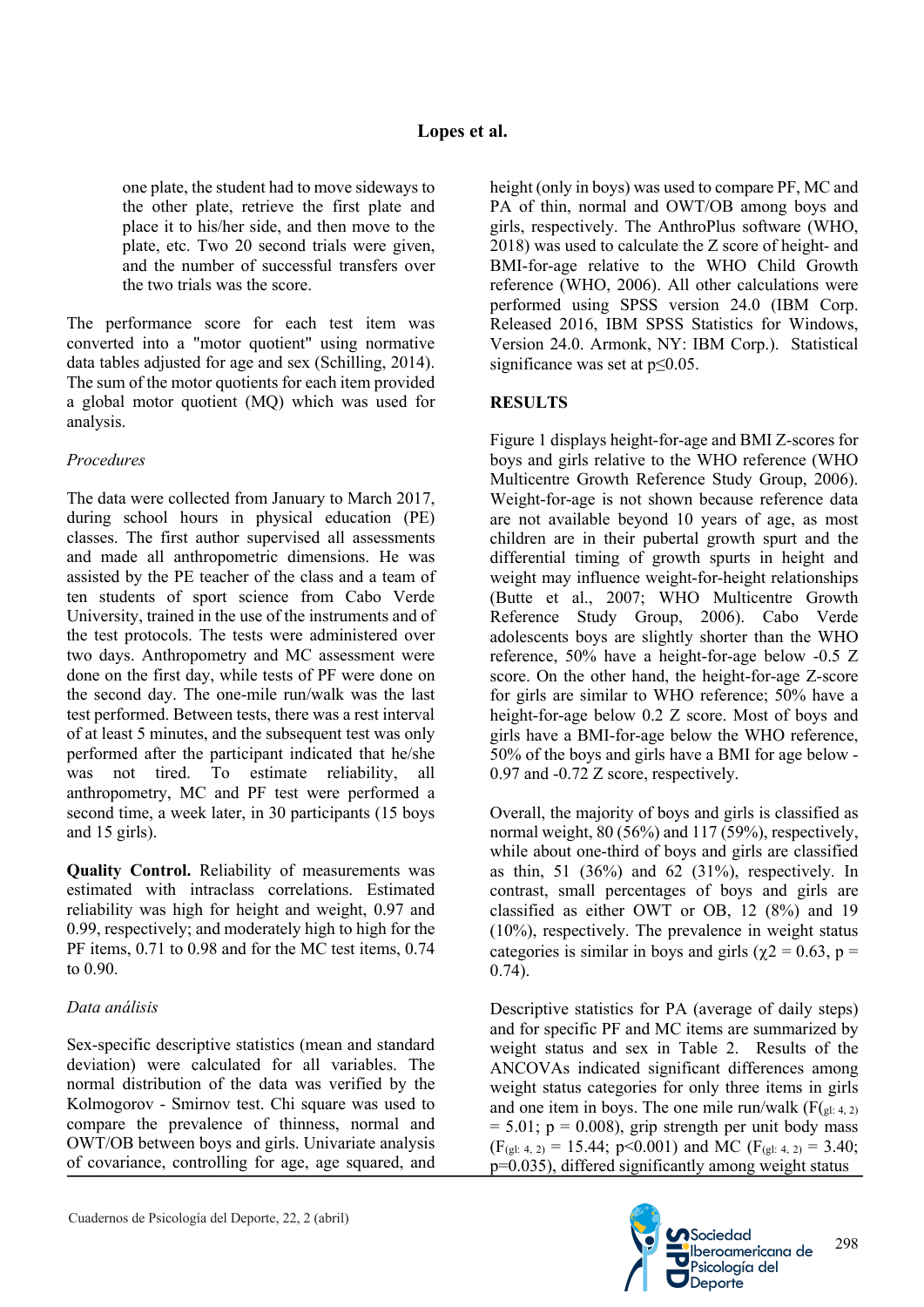

Figure 1. Height and BMI Z-scores for age according WHO reference (WHO Multicentre Growth Reference Study Group, 2006)

groups of girls. Thin girls performed better than OWT/OB girls (p=0.008) in the one-mile run/walk, but the effect size was low; only 5% of the variance was attributable to weight status. For grip strength per unit body mass, OWT/OB girls scored lower than normal weight ( $p = 0.007$ ) and thin (P<0.001) girls, while normal weight girls scored lower than thin  $(p=0.026)$  girls. Overall, 10% of the variance in grip strength per unit body mass was attributable to weight status. For MC, OWT/OB girls scored significantly lower than normal weight girls  $(p=0.003)$ , but the effect size was low; only 3% of the variance was attributable to weight status.

Among boys, only grip strength per unit body mass differed significantly among weight status groups  $(F(\rho_1: 5, 2) = 15.39; p<0.001)$ . OWT/OB boys had less strength per unit mass than normal weight ( $p = 0.002$ ) and thin (P<0.001) boys, and normal weight boys had less strength per unit mass than thin (p=0.002) boys. The effect size was relatively low; 18% of the variance was due to weight status.

### **DISCUSSION**

Associations between level of PA and indicators of PF and MC and weight status were considered in Cabo Verde youth 12-15 years. The estimated prevalence of OWT and OB was low (<10%), while the estimated prevalence of thinness (underweight) was

considerably higher (33%). The results were consistent with a recent survey of Cabo Verde youth 12-17 years which showed a combined prevalence of OWT/OB of about 9% (Instituto Nacional de Estatística, 2018). These estimates for OWT/OB were also consistent with results of a meta-analysis of 45 studies of primary school children in 15 African countries which indicated a prevalence of 9.5% for OWT and 4.0% for OB based on IOTF criteria (Adom et al., 2019). In the latter review, estimates were similar among boys and girls, but generally higher in urban settings and private schools. Nevertheless, evidence also suggested that the BMIs of Cabo Verde boys and girls (5 to 19 years) increased between 1975 and 2016, resulting in an increased prevalence of OWT/OB and decreased prevalence of thinness (Abarca-Gómez et al., 2017; NCD Risk Factor Collaboration, 2020). PA levels were relatively high in the present study and

did not differ among weight status groups. The median number of daily steps in Cabo Verde boys and girls (10,164), independent of weight status, was higher than the number of daily steps indicated as the minimum recommended amount of moderate-tovigorous PA (Tudor-Locke et al., 2011). According to the suggested criterion (Tudor-Locke et al., 2004), 64% of youth in the present study were classified as active; by weight status groups, the estimated percentages were 70% of thin youth, 60% of normal weight youth, and 80% of OWT/OB youth.

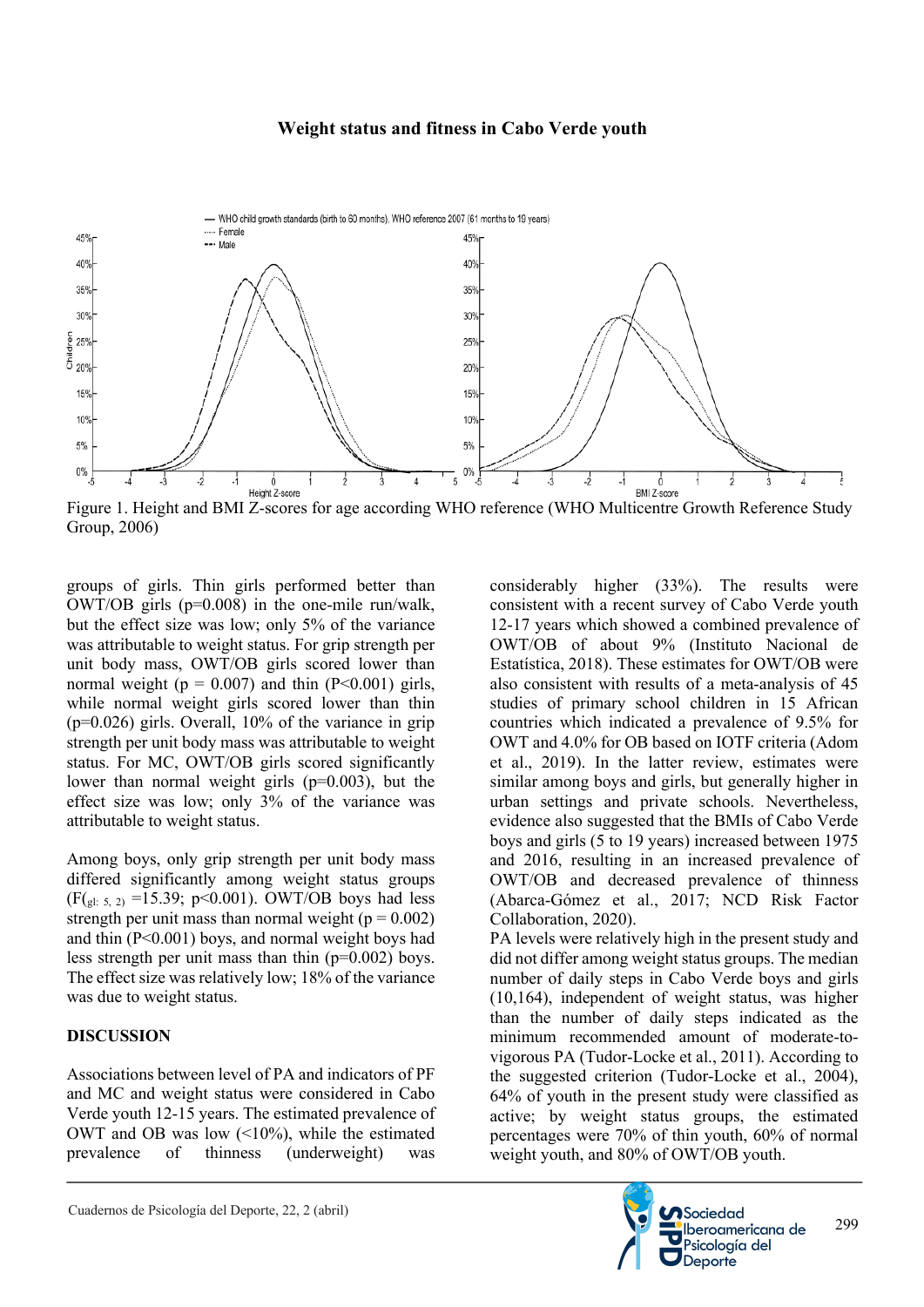|                            |            |           | Girls      |           |            |           | <b>Boys</b> |           |            |           |            |           |  |  |
|----------------------------|------------|-----------|------------|-----------|------------|-----------|-------------|-----------|------------|-----------|------------|-----------|--|--|
| Age                        | $12(N=66)$ |           | $13(N=72)$ |           | $14(N=60)$ |           | $12(N=49)$  |           | $13(N=53)$ |           | $14(N=43)$ |           |  |  |
|                            | М          | <b>SD</b> | М          | <b>SD</b> | М          | <b>SD</b> | М           | <b>SD</b> | М          | <b>SD</b> | М          | <b>SD</b> |  |  |
| Height (cm)                | 154.6      | 6.9       | 159.6      | 7.9       | 162.7      | 7.2       | 151.4       | 8.0       | 156.3      | 8.3       | 163.6      | 8.5       |  |  |
| Weight (kg)                | 43.6       | 9.8       | 45.9       | 10.1      | 49.9       | 8.6       | 37.8        | 7.4       | 43.1       | 8.8       | 49.4       | 12.1      |  |  |
| BMI (kg/m2)                | 18.2       | 3.7       | 18.0       | 3.5       | 18.9       | 2.9       | 16.4        | 2.6       | 17.5       | 3.0       | 18.3       | 3.4       |  |  |
| PA (steps)                 | 9,573      | 2,179     | 10,281     | 2,107     | 10,672     | 4,576     | 11,851      | 2,047     | 11,165     | 1,753     | 11,675     | 3,549     |  |  |
| $90^{\circ}$ PU (count)    | 6.9        | 5.8       | 7.1        | 5.1       | 5.6        | 3.6       | 12.5        | 5.2       | 11.1       | 5.7       | 12.8       | 5.9       |  |  |
| $b-s SR$ (cm)              | 28.4       | 6.4       | 31.0       | 7.1       | 32.8       | 7.6       | 26.4        | 5.72      | 28.8       | 6.7       | 27.2       | 7.7       |  |  |
| 1MRW (min)                 | 10.0       | 1.6       | 10.3       | 1.4       | 10.4       | 1.6       | 8.8         | 1.5       | 8.5        | 1.4       | 8.7        | 1.5       |  |  |
| $CU$ (count)               | 27.3       | 18.0      | 26.3       | 17.4      | 30.5       | 18.2      | 43.4        | 20.0      | 45.2       | 22.4      | 53.1       | 25.4      |  |  |
| Grip strength (kg)         | 19.1       | 5.6       | 20.3       | 5.4       | 21.3       | 7.7       | 19.8        | 3.8       | 22.2       | 6.3       | 26.6       | 6.5       |  |  |
| Grip strength/mass (kg/kg) | 0.5        | 0.1       | 0.5        | 0.1       | 0.4        | 0.2       | 0.5         | 0.1       | 0.5        | 0.1       | 0.6        | 0.1       |  |  |
| KTK, MQ                    | 91.6       | 14.2      | 90.6       | 16.2      | 91.9       | 15.9      | 102.2       | 11.7      | 100.7      | 14.2      | 105.9      | 17.5      |  |  |

**Lopes et al.** Table 1. Descriptive statistics for height, weight, BMI, physical activity, physical fitness and motor competence by age and sex.

Notes:  $M =$  mean; SD = standard deviation; BMI = body mass index; PA = physical activity; 90 $^{\circ}$  PU = 90 $^{\circ}$  push-ups; b-s SR = back-saver seatand-reach;  $1MRW = One$  mile run/walk; KTK,  $MQ = KTK$  motor quotient

Table 2: Descriptive statistics (means, standard deviations) for physical activity, the physical fitness tests and the motor quotient (MQ) of the KTK test by weight status among boys and girls, and results of ANCOVA [pairwise differences and effect sizes (ηp2)].

|                               | Girls  |           |        |           |        |            |             |       | <b>Boys</b> |           |        |               |            |           |             |          |  |
|-------------------------------|--------|-----------|--------|-----------|--------|------------|-------------|-------|-------------|-----------|--------|---------------|------------|-----------|-------------|----------|--|
|                               |        | Thin      |        | Normal    |        | Overweight | Post-hoc    |       | Thin        |           | Normal |               | Overweight |           | Post-hoc    |          |  |
|                               | M      | <b>SD</b> | М      | <b>SD</b> | М      | <b>SD</b>  | comparisons | $\ln$ | М           | <b>SD</b> | M      | <sub>SD</sub> | М          | <b>SD</b> | comparisons | $\eta_p$ |  |
| PA (steps per day)            | 10,289 | 2,668     | 10,091 | 3,422     | 10,186 | 1,645      | NS          |       | 11.863      | 2,191     | .370   | 2,807         | 11.820     | 877       | <b>NS</b>   |          |  |
| $90^{\circ}$ PU (count)       | 8.2    | 5.1       | 6.9    | 4.7       | 4.5    |            | NS          |       | 11.9        | 5.8       | 12.8   | 5.5           | 10.2       | 3.8       | <b>NS</b>   |          |  |
| $b-s SR$ (cm)                 | 29.4   | 7.0       | 31.4   | 7.2       | 31.9   | 7.6        | NS          |       | 27.5        | 6.9       | 27.3   | 6.8           | 29.7       | 6.1       | NS          |          |  |
| 1MRW (min)                    | 9.8    | 1.4       | 10.3   | 1.6       | 10.9   | 1.7        | T>0         | 0.05  | 8.5         | 1.5       | 8.7    |               | 9.6        | 2.0       | <b>NS</b>   |          |  |
| $CU$ (count)                  | 24.4   | 15.7      | 17.8   | 4.5       | 28.5   | 22.5       | NS          |       | 44.6        | 23.5      | 50.2   | 21.3          | 46.3       | 18.7      | <b>NS</b>   |          |  |
| Grip strength (kg)            | 18.9   | 5.1       | 20.7   | 6.9       | 21.1   | 5.3        | NS          |       | 21.4        | 6.2       | 23.0   | 6.0           | 26.2       | 7.4       | <b>NS</b>   |          |  |
| Grip strength/mass<br>(kg/kg) | 0.49   | 0.12      | 0.44   | 0.14      | 0.34   | 0.10       | T> N>0      | 0.10  | 0.59        | 0.13      | 0.52   | 0.10          | 0.39       | 0.09      | T> N>0      | 0.18     |  |
| KTK, MQ                       | 80.6   | 15.4      | 82.4   | 15.0      | 73.0   | 18.2       | N>0         | 0.03  | 97.9        |           | 92.8   | 16.7          | 93.8       | 6.5       | <b>NS</b>   |          |  |

Notes.  $PA =$  Physical activity;  $90^{\circ}$  PU =  $90^{\circ}$  push-ups; b-s SR = back-saver seat-and-reach; 1MRW = One mile run/walk; KTK, MQ = KTK motor quotient;  $NS = no$  significant differences between weight status categories;  $O = OWT/OB$ ;  $N = normal$  weight;  $T = underweight$ 

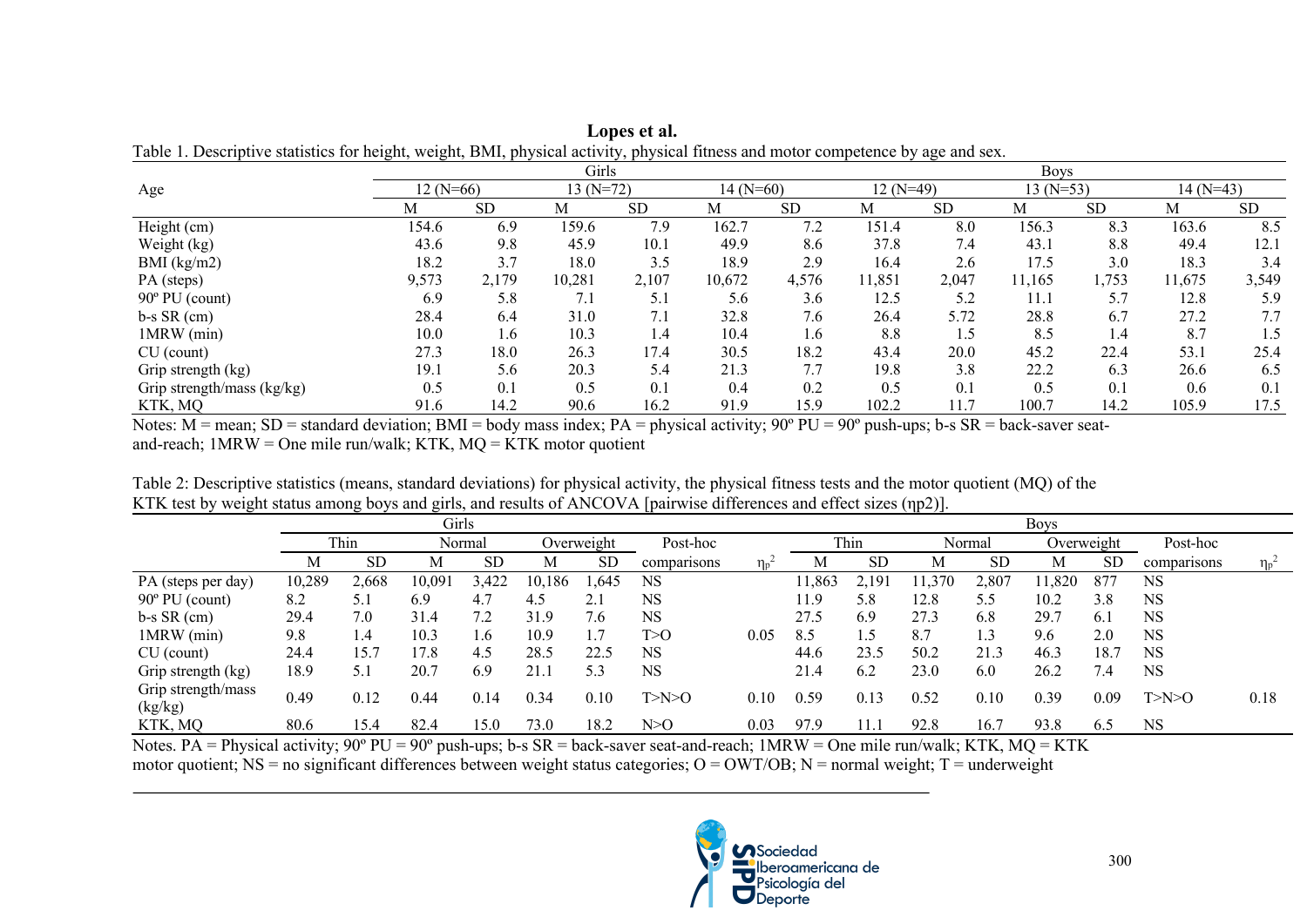Corresponding studies of PA among sub-Sahara African youth are limited in general and studies using objective indicators of PA are rare. In a cross-sectional survey conducted in an urban area of Nigeria, PA was assessed by self-report (Oyeyemi et al., 2016); only 47% of secondary school adolescents 12–18 years engaged in 60 minutes of moderate-to-vigorous PA per day. Based on accelerometery, rural boys and girls 12-16 years in Mozambique, accumulated 144.1 (boys) and 139.2 (girls) minutes per day in moderate PA (Prista et al., 2012). Although the instruments are not directly comparable, it is suggested that 10,000 to 11,700 steps per day in adolescent boys and girls is associated with 60 minutes of MVPA (Tudor-Locke et al., 2011). Cabo Verde youth in the present sample have, on average, higher estimates of moderate PA compared with Portuguese (Lopes et al., 2007; Prista et al., 2009) and North American (Katzmarzyk et al., 2016) adolescents. In contrast to the preceding and the present study, a pooled analysis of cross-sectional surveys worldwide, 86% of adolescents in 16 sub-Saharan countries (Cabo Verde was not included) had insufficient PA relative to the recommendations of the World Health Organization, i.e., at least 60 min of daily MVPA (Guthold et al., 2020).

Comparisons of specific PF items among youth of different weight status classifications suggested significant differences in cardiorespiratory fitness and in grip strength per unit body mass (Table 2). The literature suggests a curvilinear relationship between several PF tests and with BMI, i.e., children and youth of normal weight tend to have, on average, better performances on fitness tests compared to those who are thin (underweight) and OWT/OB (Kwieciński et al., 2018; Lopes, Malina, Gomez-Campos, et al., 2018; Lopes, Malina, Maia, et al., 2018). On the other hand, an inverse relationship, i.e., a decrease in PF from normal weight to the thin (underweight) OWT/OB tails of the BMI distribution (Mak et al., 2010) and an inverted J-shape relationship between the BMI and selected PF items (García-Hermoso et al., 2019) have also been reported. These types of relationships were not apparent in the sample of Cabo Verde adolescents, which likely reflected the limited distribution of the BMIs in the samples of boys and girls, i.e., few participants had BMIs that would classify them as moderately and severely thin and as obese (Cole et al., 2007; WHO, 2010). MC was independent of weight status in the present study, and boys performed better than girls. As suggested for PF, the literature also

indicates a curvilinear relationship between MC and the BMI (Lopes, Malina, Maia, et al., 2018).

The present study is not without limitations. First, the sample was not randomly selected and does not represent the entire adolescent population in Cabo Verde. Second, an indicator of pubertal status was not available. This is of relevance as the evidence suggests better performances of early maturing boys in measures of strength, power and speed, which likely reflect their larger body size and muscle mass compared to average and late maturing peers, while early maturing girls often perform poorer on several tasks, perhaps due to a heavier body mass relative to height and perhaps a higher fat mass (Malina et al., 2004; Malina et al., 2015). In addition, an indicator of body composition was not available in the present study. Third, as with any cross-sectional study, it is not possible to infer causality between weight status and PF, MC and PA, although some research suggests that the relationship may be reciprocal (Robinson et al., 2015). The later needs clarification.

# **CONCLUSION**

Cabo Verde adolescents were largely of normal weight, but proportionally more were thin (underweight) than OWT/OB. Independent of weight status, Cabo Verde youth of both sexes showed, on average, high levels of PA. Differences among youth by weight status were not apparent except for the onemile run in girls and grip strength per unit body mass in both sexes. MC differed by weight status among girls but not among boys.

### **PRACTICAL APPLICATION**

Although the PA, PF and MC of this sample of Cabo Verde adolescents are relatively good, policy makers in Cabo Verde should, nevertheless, consider the development of strategies and programs aimed at the maintenance of youth PA, PF and MC levels in the context of a nutritional transition and lifestyle changes associated with potential westernization

### **REFERENCES**

1. Abarca-Gómez, L., Abdeen, Z. A., Hamid, Z. A., Abu-Rmeileh, N. M., Acosta-Cazares, B., Acuin,

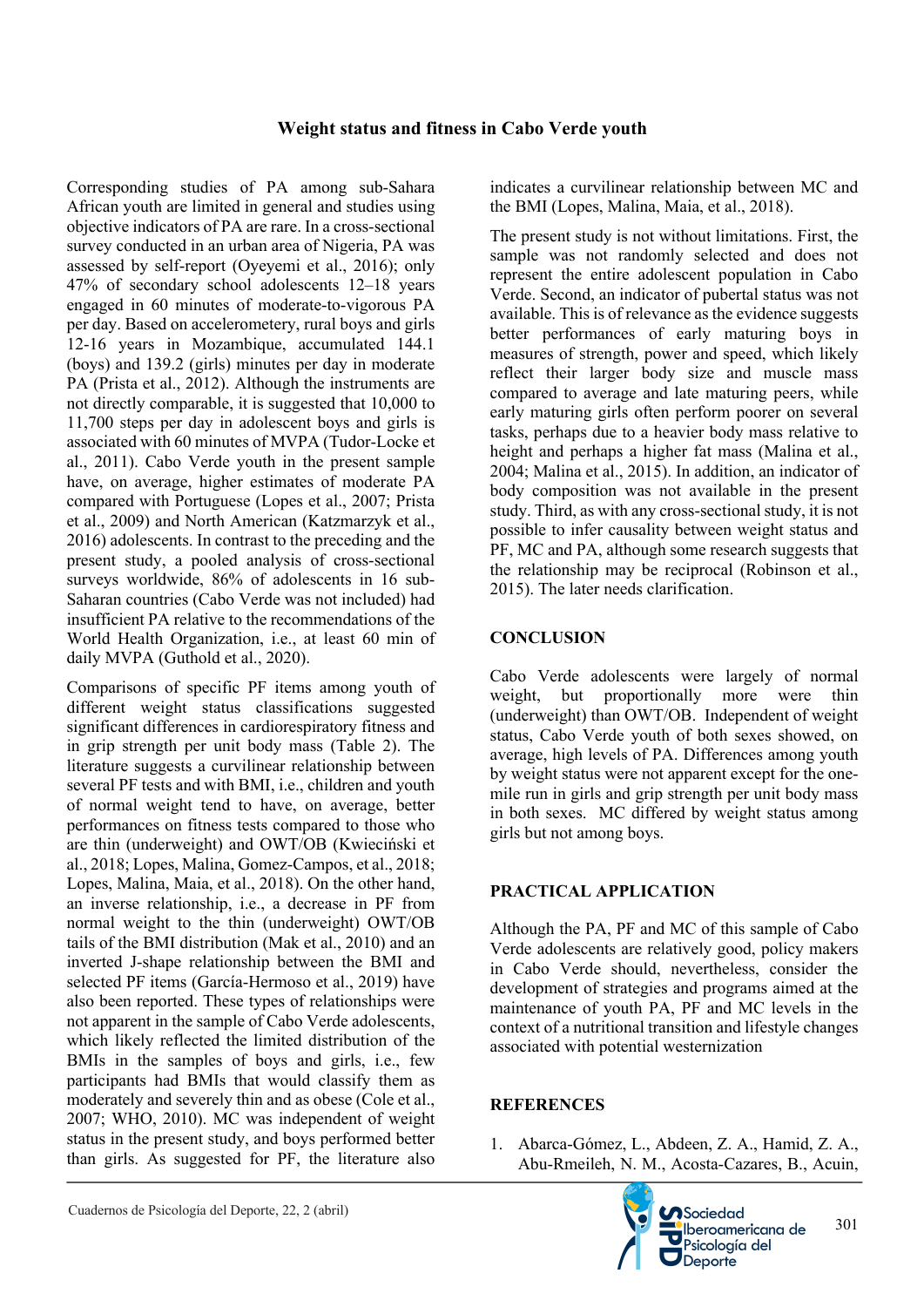C., . . . Ezzati, M. (2017). Worldwide trends in body-mass index, underweight, overweight, and obesity from 1975 to 2016: a pooled analysis of 2416 population-based measurement studies in  $128&\#xb7:9$  million children, adolescents, and adults. The Lancet, 390(10113), 2627-2642. https://doi.org/10.1016/S0140-6736(17)32129-3

- 2. Adom, T., Kengne, A. P., De Villiers, A., Boatin, R., & Puoane, T. (2019). Diagnostic Accuracy of Body Mass Index in Defining Childhood Obesity: Analysis of Cross-Sectional Data from Ghanaian Children. International Journal of Environmental Research and Public Health, 17(1), 36. https://doi.org/10.3390/ijerph17010036
- 3. Beleza, S., Campos, J., Lopes, J., Araújo, I. I., Hoppfer Almada, A., E Silva, A. C., . . . Rocha, J. (2012). The Admixture Structure and Genetic Variation of the Archipelago of Cape Verde and Its Implications for Admixture Mapping Studies. 7(11), e51103. https://doi.org/10.1371/journal.pone.0051103
- 4. Betancourt Ocampo, D., Jaimes Reyes, A. L., Tellez Vasquez, M. H., Rubio Sosa, H. I., & González-González, A. (2022). Actividad física, sedentarismo y preferencias en la práctica
	- deportiva en niños: panorama actual en México. Cuadernos de Psicología del Deporte, 22(1), 100- 115. https://doi.org/10.6018/cpd.429581
- 5. Bouchard, C., Malina, R. M., & Pérusse, L. (1997). Genetics of Fitness and Physical Performance. Human Kinetics. https://books.google.pt/books?id=APIPuCuBU00  $\mathsf{C}$
- 6. Bovet, P., Auguste, R., & Burdette, H. (2007). Strong inverse association between physical fitness and overweight in adolescents: a large school-based survey. International Journal of Behavioral Nutrition and Physical Activity, 4(1), 24-31. https://doi.org/10.1186/1479-5868-4-24
- 7. Butte, N. F., Garza, C., & De Onis, M. (2007). Evaluation of the Feasibility of International Growth Standards for School-Aged Children and Adolescents. The Journal of Nutrition, 137(1), 153-157. https://doi.org/10.1093/jn/137.1.153
- 8. Caballero, B. (2005). A Nutrition Paradox Underweight and Obesity in Developing Countries. New England Journal of Medicine,

352(15), 1514-1516. https://doi.org/10.1056/nejmp048310

- 9. Cole, T. J., Bellizzi, M. C., Flegal, K. M., & Dietz, W. H. (2000). Establishing a standard definition for child overweight and obesity worldwide: international survey. BMJ, 320(7244), 1240-1243. https://doi.org/10.1136/bmj.320.7244.1240
- 10. Cole, T. J., Flegal, K. M., Nicholls, D., & Jackson, A. A. (2007). Body mass index cut offs to define thinness in children and adolescents: international survey. BMJ, 335(7612), 194-197. https://doi.org/10.1136/bmj.39238.399444.55
- 11. García-Hermoso, A., Correa-Bautista, J. E., Olloquequi, J., & Ramírez-Vélez, R. (2019). Health-related physical fitness and weight status in 13- to 15-year-old Latino adolescents. A pooled analysis. Jornal de Pediatria, 95(4), 435-442. https://doi.org/10.1016/j.jped.2018.04.002
- 12. Guthold, R., Stevens, G. A., Riley, L. M., & Bull, F. C. (2020). Global trends in insufficient physical activity among adolescents: a pooled analysis of 298 population-based surveys with 1·6 million participants. The Lancet Child & Adolescent Health, 4(1), 23-35. https://doi.org/10.1016/s2352-4642(19)30323-2
- 13. Huang, Y.-C., & Malina, R. M. (2007). BMI and health-related physical fitness in Taiwanese youth 9-18 Years. Medicine and Science in Sports and Exercise, 39(4), 701-708. https://doi.org/10.1249/mss.0b013e31802f0512
- 14. Huang, Y.-C., & Malina, R. M. (2010). Body mass index and individual physical fitness tests in Taiwanese youth aged 9–18 years. International Journal of Pediatric Obesity, 5(5), 404–411. https://doi.org/10.3109/17477160903497902
- 15. Instituto Nacional de Estatística. (2015). Mulheres e Homens em Cabo Verde, Factos e números 2015. http://ine.cv/publicacoes/mulheres-ehomens-em-cabo-verde-factos-e-numeros-2015/
- 16. Instituto Nacional de Estatística. (2018). Estado nutricional da população cabo-verdiana. Avaliação antropométrica. Inquérito às Despesas e Receitas Familiares 2015. http://ine.cv/wpcontent/uploads/2019/04/estado-nutricionalmedidas-antropometricas-idrf-2015.pdf

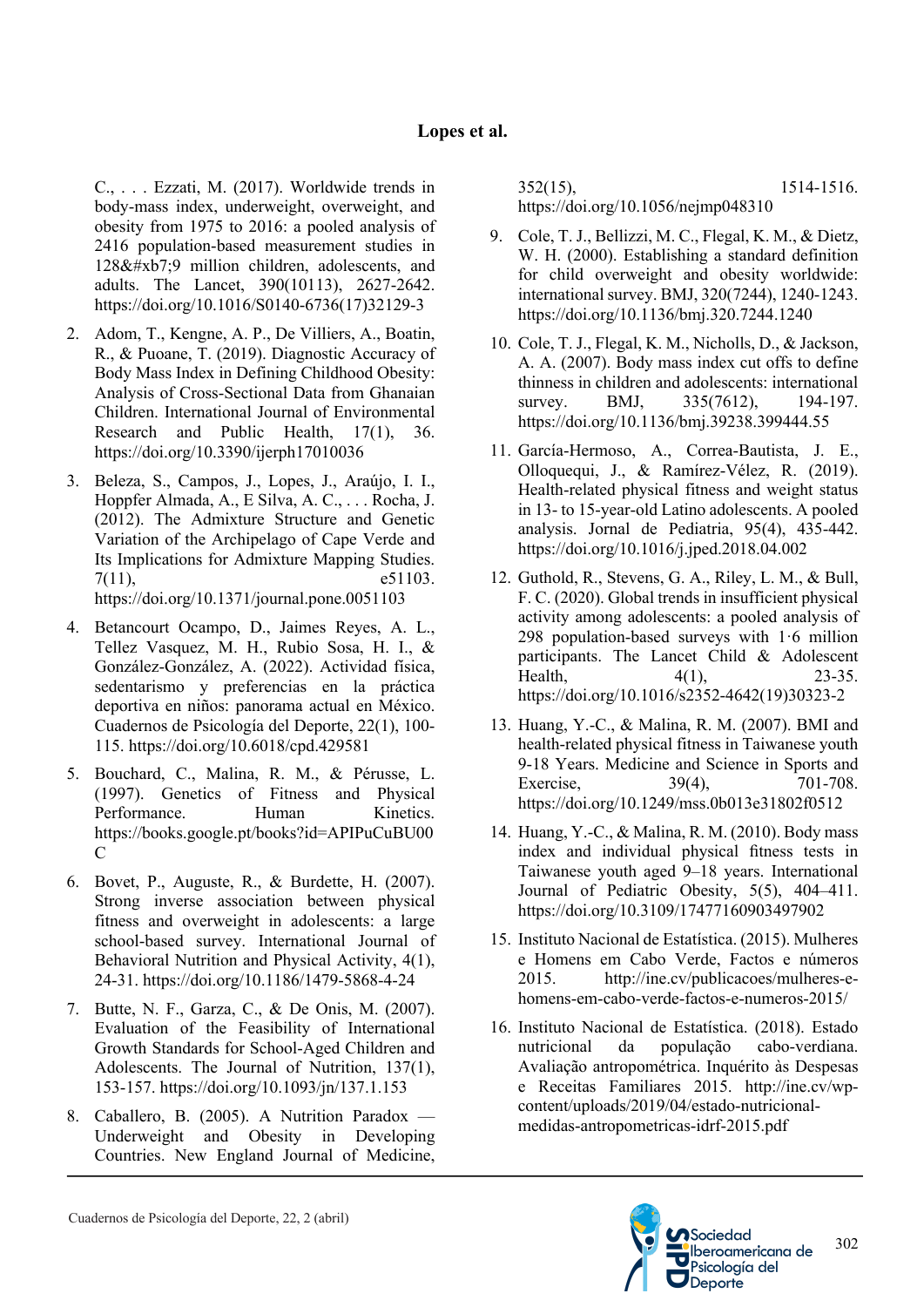- 17. Katzmarzyk, P. T., Denstel, K. D., Beals, K., Bolling, C., Wright, C., Crouter, S. E., . . . Sisson, S. B. (2016). Results From the United States of America's 2016 Report Card on Physical Activity for Children and Youth. Journal of Physical Activity and Health, 13(s2), S307-S313. https://doi.org/10.1123/jpah.2016-0321
- 18. Kiphard, E. J., & Schilling, F. (2007). Körperkoordinationstest fur kinder [Body cooordination test for children] (2nd ed.). Beltz Test GmbH.
- 19. Kwieciński, J., Konarski, J. M., Strzelczyk, R., Krzykała, M., Konarska, A., Bartkowiak, S., . . . Malina, R. M. (2018). Non-linear relationships between the BMI and physical fitness in Polish adolescents. Annals of Human Biology, 45(4), 406-413.

https://doi.org/10.1080/03014460.2018.1494306

- 20. Lopes, L., Santos, R., Pereira, B., & Lopes, V. P. (2012). Associations between sedentary behavior and motor coordination in children. American Journal of Human Biology, n/a-n/a. https://doi.org/10.1002/ajhb.22310
- 21. Lopes, V. P., Malina, R. M., Gomez-Campos, R., Cossio-Bolaños, M., Arruda, M. d., & Hobold, E. (2018). Body mass index and physical fitness in Brazilian adolescents. Jornal de Pediatria. https://doi.org/10.1016/j.jped.2018.04.003
- 22. Lopes, V. P., Malina, R. M., Maia, J. A. R., & Rodrigues, L. P. (2018). Body mass index and motor coordination: Non-linear relationships in children 6–10 years. Child: Care, Health and Development, 443-451. https://doi.org/10.1111/cch.12557
- 23. Lopes, V. P., Stodden, D. F., & Rodrigues, L. P. (2014). Weight status is associated with crosssectional trajectories of motor co-ordination across childhood. Child: Care, Health and Development, 40(6), 891-899. https://doi.org/10.1111/cch.12127
- 24. Lopes, V. P., Utesch, T., & Rodrigues, L. P. (2020). Classes of developmental trajectories of body mass index: Differences in motor competence and cardiorespiratory fitness. Journal of Sports Sciences, 38(6), 619-625. https://doi.org/10.1080/02640414.2020.1722024

25. Lopes, V. P., Vasques, C. M., Maia, J. A., & Ferreira, J. C. (2007). Habitual physical activity levels in childhood and adolescence assessed with accelerometry. J Sports Med Phys Fitness, 47(2), 217-222.

https://www.ncbi.nlm.nih.gov/pubmed/17557062

- 26. Mak, K.-K., Ho, S.-Y., Lo, W.-S., Thomas, G. N., McManus, A. M., Day, J. R., & Lam, T.-H. (2010). Health-related physical fitness and weight status in Hong Kong adolescents. BMC Public Health, 10(1), 88. https://doi.org/10.1186/1471- 2458-10-88
- 27. Malina, R. M. (1984). Physical activity and motor development / performance in populations nutritially at risk. In E. Pollitt & P. Amante (Eds.), Energy Intake (pp. 285-302). Alan R, Liss, Inc.
- 28. Malina, R. M. (1986a). Genetics of motor development and performance. In R. M. Malina & C. Bouchard (Eds.), Sport and Human Genetics. Human Kinetics. (pp. 23-58). Human Kinetics Publishers.
- 29. Malina, R. M. (1986b). Motor development and performance of children and youth in undernourished populations. In F. I. Katch (Ed.), Sport, Health, and Nutrition (pp. 213–226). Human Kinetics.
- 30. Malina, R. M., Cumming, S. P., & Silva, M. J. C. e. (2016). Physical Activity and Movement Proficiency: The Need for a Biocultural Approach. Pediatric Exercise Science, 28(2), 233- 239. https://doi.org/10.1123/pes.2015-0271
- 31. Malina, R. M., Eisenmann, J. C., Cumming, S. P., Ribeiro, B., & Aroso, J. (2004). Maturityassociated variation in the growth and functional capacities of youth football (soccer) players 13–15 years. European Journal of Applied Physiology, 91(5), 555-562. https://doi.org/10.1007/s00421- 003-0995-z
- 32. Malina, R. M., Reyes, M. E. P., Tan, S. K., & Little, B. B. (2011). Physical fitness of normal, stunted and overweight children 6–13 years in Oaxaca, Mexico [Original Article]. European Journal of Clinical Nutrition, 65, 826. https://doi.org/10.1038/ejcn.2011.44
- 33. Malina, R. M., Rogol, A. D., Cumming, S. P., Coelho e Silva, M. J., & Figueiredo, A. J. (2015). Biological maturation of youth athletes:



303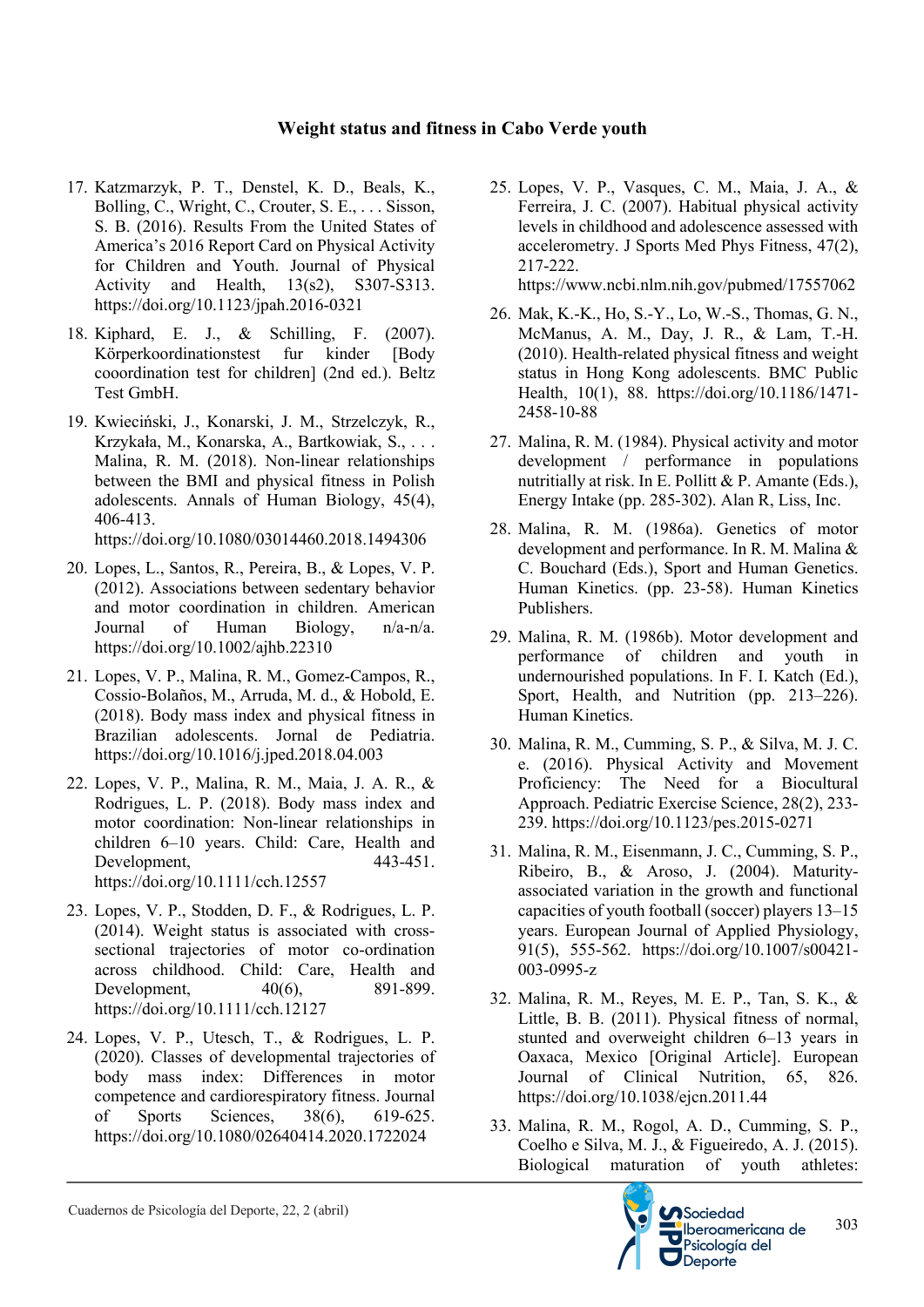assessment and implications. British Journal of Sports Medicine, 49(13), 852. https://doi.org/10.1136/bjsports-2015-094623

- 34. Manyanga, T., Barnes, J. D., Chaput, J.-P., Dubois, L., Katzmarzyk, P. T., Mire, E. F., . . . Tremblay, M. S. (2020). Prevalence and correlates of objectively measured weight status among urban and rural Mozambican primary schoolchildren: A cross-sectional study. PLoS ONE, 15(2), e0228592. https://doi.org/10.1371/journal.pone.0228592
- 35. Manyanga, T., Barnes, J. D., Chaput, J. P., Guerrero, M., Katzmarzyk, P. T., Mire, E. F., ... Tremblay, M. S. (2019). Body mass index and movement behaviors among schoolchildren from 13 countries across a continuum of human development indices: A multinational crosssectional study. American Journal of Human Biology. https://doi.org/10.1002/ajhb.23341
- 36. Marfell-Jones, M. J., Stewart, A. D., & de Ridder, J. H. (2012). International standards for anthropometric assessment. International Society for the Advancement of Kinanthropometry.
- 37. Ministério da Educação. (2016). Anuário da Educação 2015/2016. P. e. C. Direção Geral de PlaneamentoOrçamento e Gestão Serviço de Estudos.
- 38. Monyeki, M. A., Neetens, R., Moss, S. J., & Twisk, J. (2012). The relationship between body composition and physical fitness in 14 year old adolescents residing within the Tlokwe local municipality, South Africa: The PAHL study [journal article]. BMC Public Health, 12(1), 1-8. https://doi.org/10.1186/1471-2458-12-374
- 39. Muthuri, S., Wachira, L.-J., Leblanc, A., Francis, C., Sampson, M., Onywera, V., & Tremblay, M. (2014). Temporal Trends and Correlates of Physical Activity, Sedentary Behaviour, and Physical Fitness among School-Aged Children in Sub-Saharan Africa: A Systematic Review. International Journal of Environmental Research and Public Health, 11(3), 3327-3359. https://doi.org/10.3390/ijerph110303327
- 40. NCD Risk Factor Collaboration. (2020). Country profile. Body Mass Index. Cabo Verde. Retrieved 02-06-2020 from http://ncdrisc.org/countryprofile.html
- 41. Ng, M., Fleming, T., Robinson, M., Thomson, B., Graetz, N., Margono, C., . . . Gakidou, E. (2014). Global, regional, and national prevalence of overweight and obesity in children and adults during 1980?2013: a systematic analysis for the Global Burden of Disease Study 2013. The Lancet, 384(9945), 766-781. https://doi.org/10.1016/S0140-6736(14)60460-8
- 42. Ortega, F. B., Ruiz, J. R., & Castillo, M. J. (2013). Physical activity, physical fitness, and overweight in children and adolescents: Evidence from epidemiologic studies. Endocrinología y Nutrición (English Edition), 60(8), 458-469. https://doi.org/10.1016/j.endoen.2013.10.007
- 43. Oyeyemi, A. L., Ishaku, C. M., Oyekola, J., Wakawa, H. D., Lawan, A., Yakubu, S., & Oyeyemi, A. Y. (2016). Patterns and Associated Factors of Physical Activity among Adolescents in Nigeria. PLoS ONE, 11(2), e0150142. https://doi.org/10.1371/journal.pone.0150142
- 44. Prista, A., Lopes, V., Saranga, S., Nhantumbo, L., Santos, F., & Maia, J. (2012). A cross cultural comparison of sedentary behavior of African and European youth. Journal of Science and Medicine in Sport, 15, S8. https://doi.org/10.1016/j.jsams.2012.11.021
- 45. Prista, A., Lopes, V. P., Nhantumbo, L. L., Saranga, S. P. J., Maia, J. A. R., Seabra, A. F. T. e., . . . Beunen, G. (2009). Physical activity assessed by accelerometry in rural African schoolaged children and adolescents. Pediatric Exercise Science, 21(4), 384-399. https://journals.humankinetics.com/view/journals /pes/21/4/article-p384.xml
- 46. Prista, A., Maia, J. A. R., Damasceno, A., & Beunen, G. (2003). Anthropometric indicators of nutritional status: implications for fitness, activity, and health in school-age children and adolescents from Maputo, Mozambique. American Journal of Clininical Nutrition, 77(4), 952-959. http://www.ajcn.org/cgi/content/abstract/77/4/95 2
- 47. Rafaello Pinheiro, M., Hugo de Luca, C., Ioranny Raquel Castro de, S., Matheus Almeida, C., Gabriel de Sousa, A., Beatriz Raquel Castro de, S., . . . Gislane Ferreira de, M. (2021). The influence of sports practice in children aged 6 to 7 years on physical fitness, motor coordination and

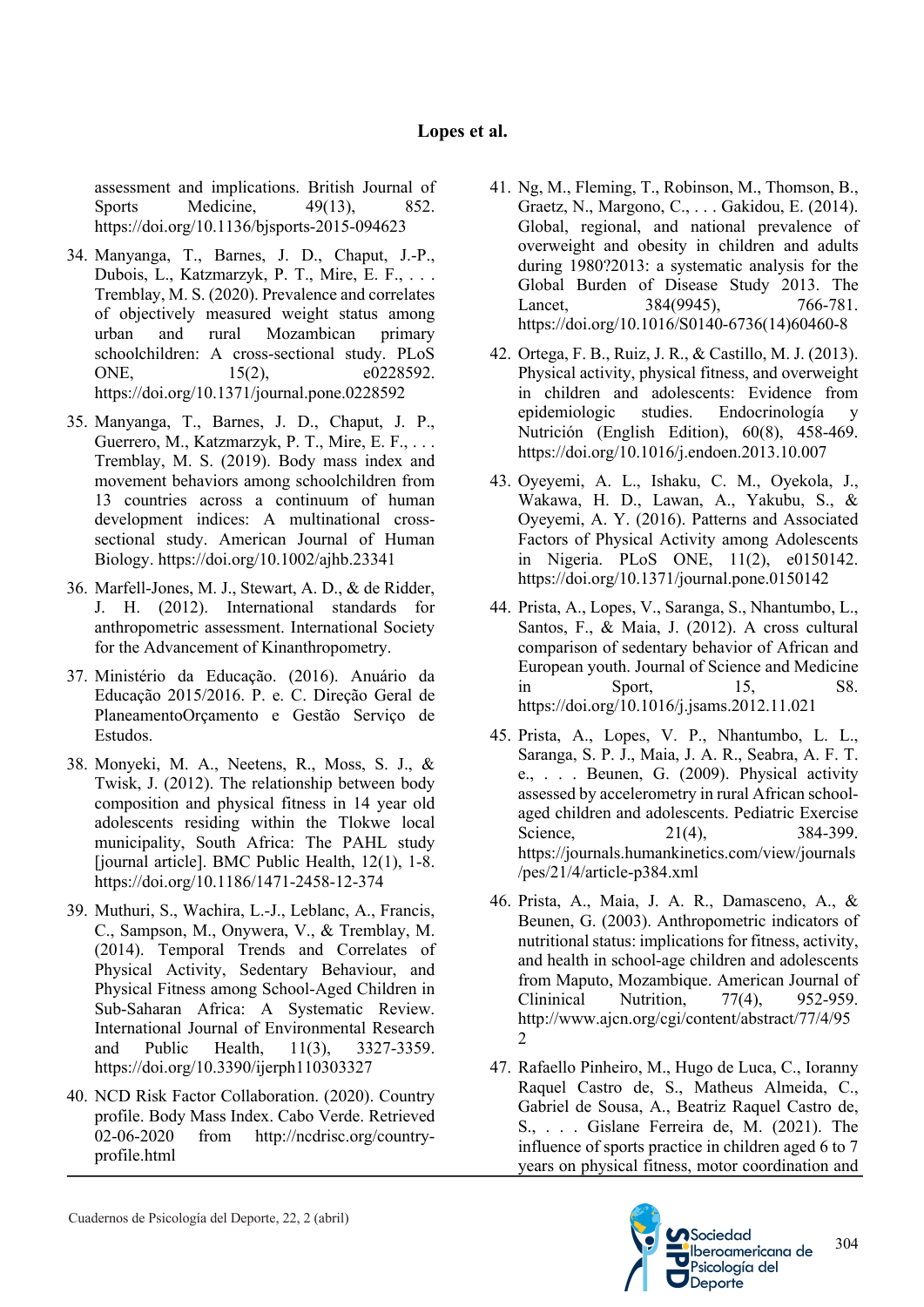executive functions. Revista de Psicología del Deporte (Journal of Sport Psychology), 29(4), 175-184. https://www.rpdonline.com/index.php/rpd/article/view/239

- 48. Robinson, L. E., Stodden, D. F., Barnett, L. M., Lopes, V. P., Logan, S. W., Rodrigues, L. P., & D'Hondt, E. (2015). Motor competence and its effect on positive developmental trajectories of health. Sports Medicine, 45(9), 1273-1284. https://doi.org/10.1007/s40279-015-0351-6
- 49. Rodrigues, L. P., Stodden, D. F., & Lopes, V. P. (2016). Developmental pathways of change in fitness and motor competence are related to overweight and obesity status at the end of primary school. Journal of Science and Medicine in Sport, 19(1), 87-92. https://doi.org/10.1016/j.jsams.2015.01.002
- 50. Schilling, F. (2014). Körperkontrolle und kindliche Entwicklung. KTK-Normentabellen erweitert [Körperkoordination; Test; motorische Entwicklung; Normentabellen; KTK]. 2014, 11. https://doi.org/10.2378/mot2014.art29d
- 51. Stodden, D. F., Goodway, J. D., Langendorfer, S. J., Robertson, M. A., Rudisill, M. E., C.Garcia, & E.Garcia, L. (2008). A developmental perspective on the role of motor skill competence in physical activity: an emergent relationship. Quest, 60, 290– 306.
- 52. Swinburn, B. A., Sacks, G., Hall, K. D., McPherson, K., Finegood, D. T., Moodie, M. L., & Gortmaker, S. L. (2011). The global obesity pandemic: shaped by global drivers and local environments. The Lancet, 378(9793), 804-814. https://doi.org/10.1016/s0140-6736(11)60813-1
- 53. Teixeira, D. S., Rodrigues, F., Cid, L., & Monteiro, D. (2022). Enjoyment as a Predictor of Exercise Habit, Intention to Continue Exercising, and Exercise Frequency: The Intensity Traits Discrepancy Moderation Role [Original Research]. Frontiers in Psychology, 13. https://doi.org/10.3389/fpsyg.2022.780059
- 54. Tudor-Locke, C., Craig, C. L., Beets, M. W., Belton, S., Cardon, G. M., Duncan, S., . . . Blair, S. N. (2011). How many steps/day are enough? for children and adolescents. International Journal of Behavioral Nutrition and Physical Activity, 8(1), 78. https://doi.org/10.1186/1479-5868-8-78
- 55. Tudor-Locke, C., Williams, J. E., Reis, J. P., & Pluto, D. (2004). How Many Steps/Day Are Enough?: Preliminary Pedometer Indices for Public. Sports Medicine, 34(1), 1-8. https://link.springer.com/article/10.2165/0000725 6-200434010-00001
- 56. Utesch, T., & Bardid, F. (2019). Motor Competence. In D. Hackfort, R. Schinke, & B. Strauss (Eds.), Dictionary of Sport Psychology (pp. 186). Academic Press.
- 57. Welk, G. J., & Meredith, M. D. (Eds.). (2008). Fitnessgram / Activitygram Reference Guide. The Cooper Institute.
- 58. WHO. (2006). WHO Child Growth Standards: Length/height-for-age, weight-for-age, weightfor-length, weight-for-height and body mass index-for-age: Methods and development. World Health Organization.
- 59. WHO. (2010). Definitions of indicators for child anthropometry. Nutrition Landscape Information System (NLIS). Country profile indicators. Interpretation Guide.
- 60. WHO. (2016). Final report of the Commission on Ending Childhood Obesity. World Health Organization.
- 61. WHO. (2018). WHO Anthro Survey Analyser: Software for analysing survey anthropometric data for children under 5 years of age. Built-in software edition. Version 1.0. World Health Organization.
- 62. WHO Multicentre Growth Reference Study Group. (2006). WHO Child Growth Standards based on length/height, weight and age. Acta Paediatr Suppl, 450, 76-85.
- 63. Bay-Hinitz, A.K., Peterson, R.F., Quilitch, H.R. (1994). Cooperative games: A way to modify aggressive and cooperative behaviors in young children. *Journal of Applied Behavior Analysis, 27*(3), 435-446.
- 64. Carbelo, B. (2006). Estudio del sentido del humor: validación de un instrumento para medir el sentido del humor, análisis del cuestionario y su relación con el estrés. (Tesis doctoral). Universidad de Alcalá, Madrid.